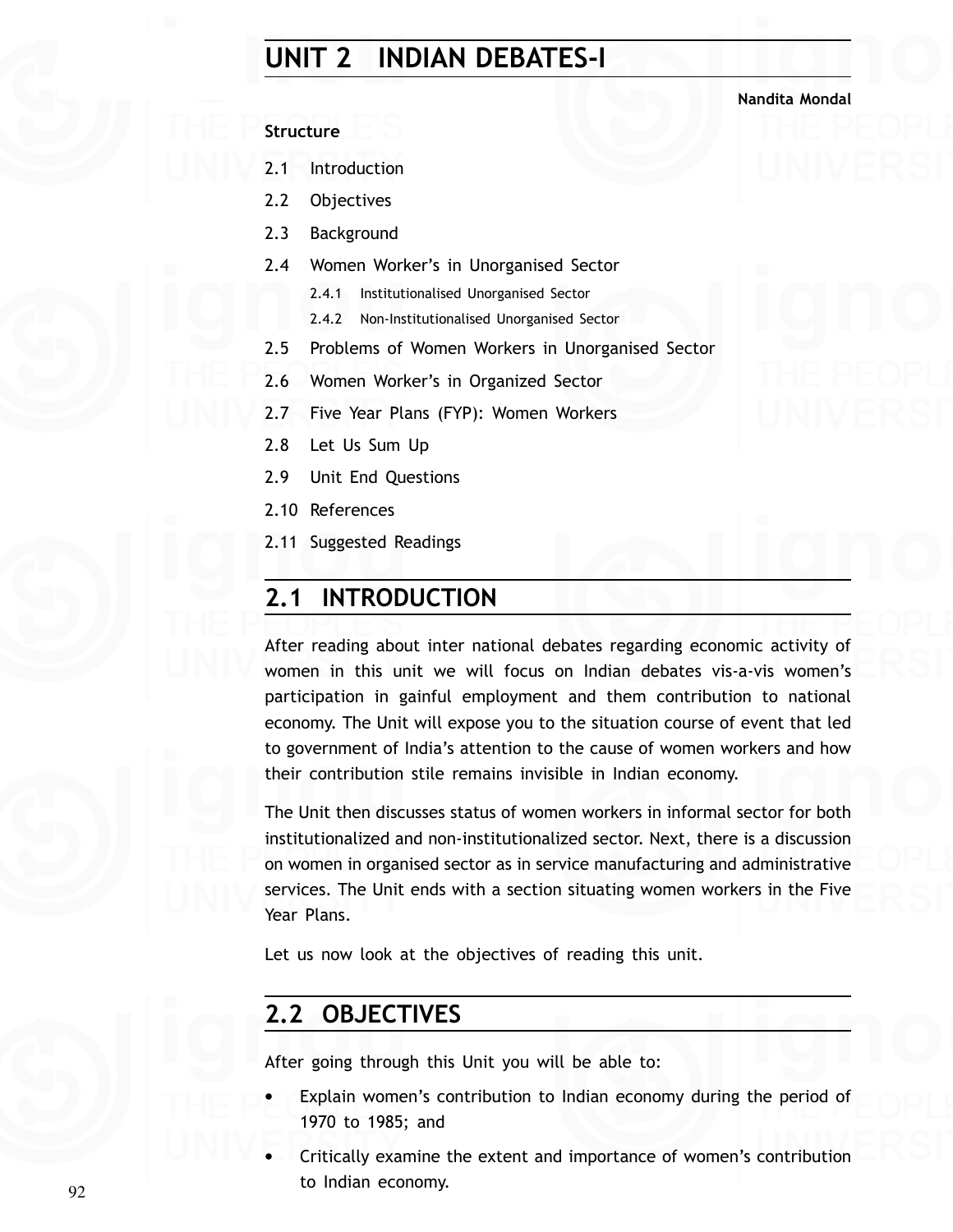# **Indian Debates-I 2.3 BACKGROUND**

*"You can tell the condition of a nation by looking at the status of its women". -Jawaharlal Nehru*

The above expression of the first prime minister of India is still relevant to the context of women's contribution to Indian economy.

In 1971, on the eve of international women's year, the Government of India had appointed the Committee on the status of Women in India under the chairmanship of Phularenu Guha. It was mandated to examine the rights and status of Indian Women and to suggest certain measures to enable women to play their proper role in building the nation in post colonial India. The Report of the Committee of the status of Women in India was considered as a 'historic benchmark' while it was first published in 1974. The report highlights declining work participation of women from 1911 to 1971 system. Women's work in the household and subsistence economy was not recorded by census of India.

Here for this Unit, work is conventionally defined as participation in any economically productive activity. Such participation may be physical or mental in nature. Critique of gender economist about definition of work in case of women in India needs serious examination. The National Sample Survey Organisation, which is entrusted with the responsibility to obtain the data from the field goes through different rounds and with each round there are more and more points to be deliberated upon to make the data authentic. The experts at the NSSO level worked harder to remove all the barriers to ensure the data collection process authentic. NSSO definition of women workers and non-worker need detailed examination. Let us review the status of women working in unorganised sector.

## **2.4 WOMEN WORKER'S IN UNORGANISED SECTOR**

Women workers may be classified into two broad categories:

- those working in the organised or the formal sector;
- those working in the unorganised or the informal sector.

This classification is based on the degree of organisation and nature of problems in employment in the sector. The difference between these two is not functional as between agriculture, industry and services, because these functions may be found in both the sectors. According to the Committee on the Status of Women, 1974, the real difference between them lies in the organisation or production relations, the degree of penetration of public control and regulation by data collecting agencies and scientific investigators.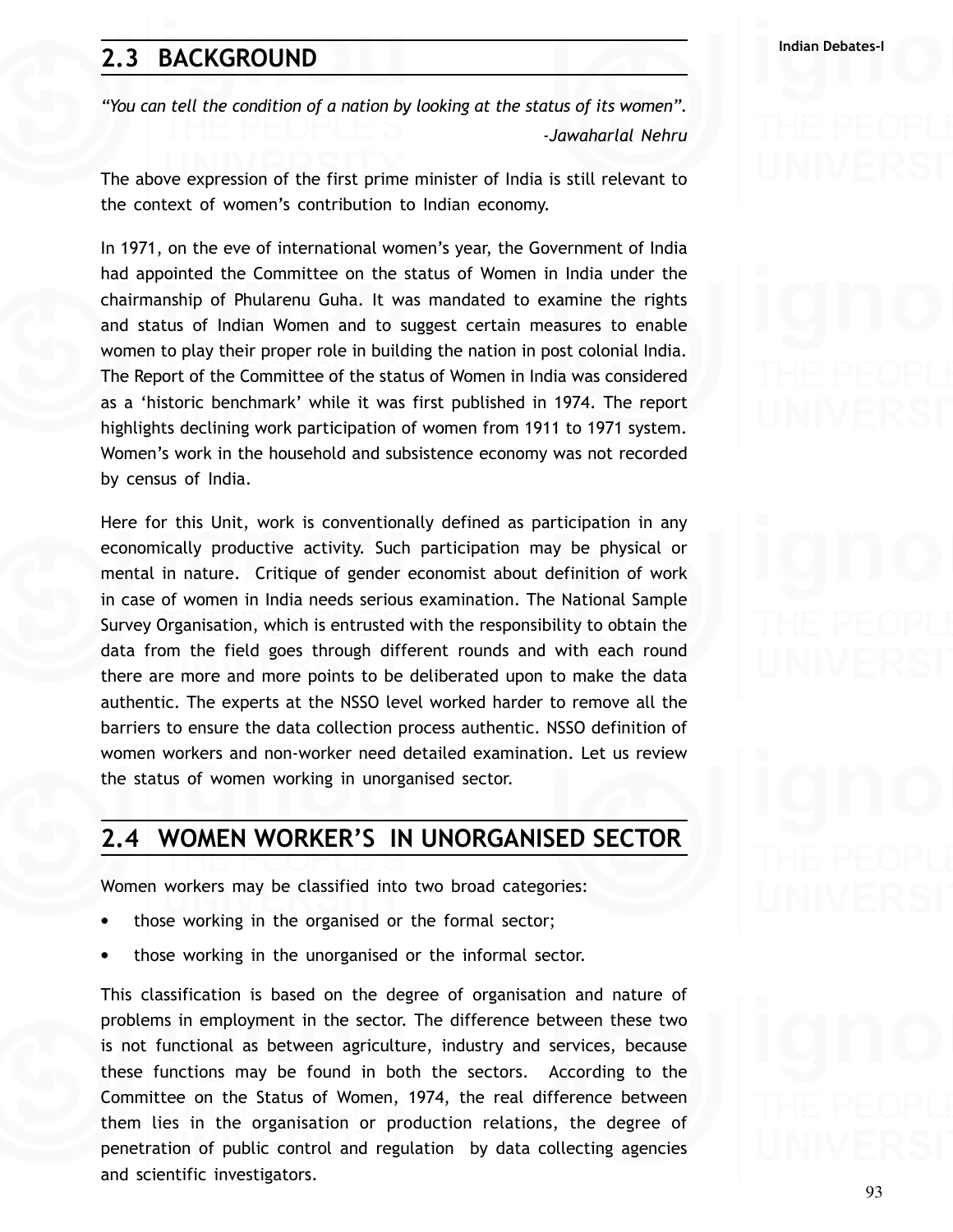Women workers in the informal sector are an important segment of the labour force. According to an estimate of the **Shram Shakti Report, 1988**, 94 % of total female workforce operated in the unorganised sector. They are in the segment of arduous work such as piece-rate workers, casual labourers, wage earners. The coverage of labour laws are absolutely foreign to this segment and they are deprived of equal wages, humane working conditions, maternity benefits and social security, protection of labour legisnations to name a few.

### **Box No. 1**

*The disparity in the earnings of a regular wage/salaries employees and casual wage labourers in the case of women are far more prenounced than their male counter parts in both the rural and urban areas.*

Employment in the informal sector is characterized by a high degree of casual labour, low pay, long hours of work, low skills and low productivity. There is absolutely no job security, nor social security. Sexual harassment at work place is a major occupation hazard in this sector. Owing to the very nature of occupation in this sector there are no trade unions to facilitate the mobilisation of women workers to fight for their rights. Inadequate legislation and ineffective enforcement of legal safeguards to protect these women workers are other features of employment in this area. By the nature of their activities, women workers can be classified into the following broad categories:

- a) home-based producers including artisans and piece rate workers
- b) petty vendors and hawkers
- c) contract labour and casual labour
- d) domestic helpers, holders. Scavengers, washer women etc.
- e) those doing manual work like construction labour and those working in agriculture and other primary sector
- f) women engaged in processing work in traditional and non-traditional areas

On the basis of the employment status the aforesaid groups can be classified under three broad categories:

- a) the self-employed
- b) wage earners working outside their homes (construction workers, agriculture workers etc.) and inside homes (home-based workers) and
- c) unpaid family workers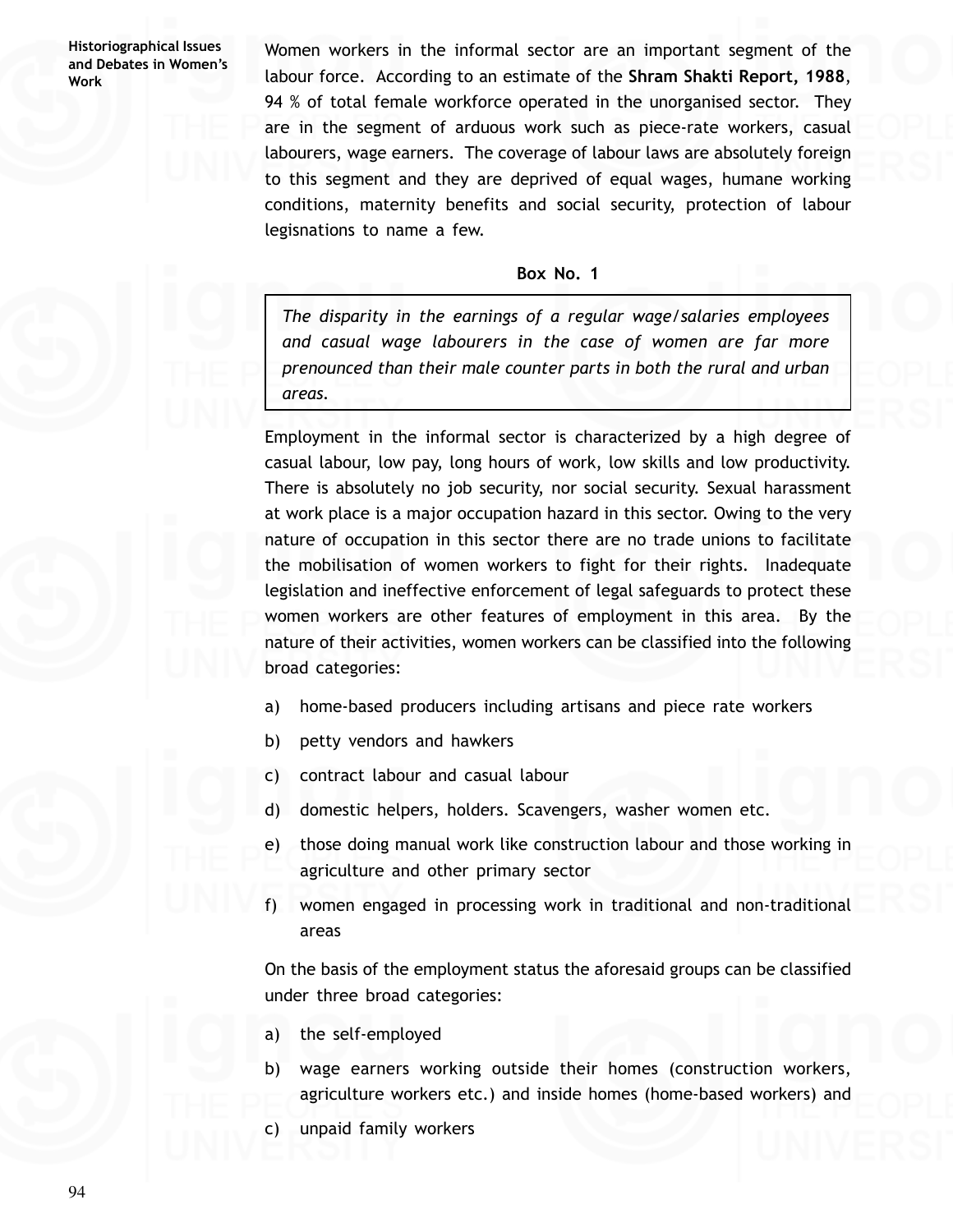**Indian Debates-I** The unorgnaised sector presents two knotty problems of social justice to policy makers. First, an increasingly large segment of working population is being forced to live at the margin of economy. **Second**, given the availability of such cheap labour in the unorganised sector, employers are likely to divert more and more activities to such organisations. This would mean that the working class as a whole, will in future receive an ever declining share in the products of development. No Popular government can afford to ignore these possibilities for long (Nirmala Banerjee, 1985. pp7- 8).

### *Trends of employment*

An analysis of the sectoral distribution of work forces show that women are mostly confined to low paid jobs. To give you an insight regarding the section, in 1981, 81.6% of women workers (as against 66.2% of men ) were engaged in the primary sector (agriculture and allied activities). In the secondary (Industry) and terciary (service) sectors, the population of women was hardly 8.9% and 9.5% respectively. In the case of men these ratios are higher i.e. 13.9% and 19.9% respectively.

Looking at the history, the decline of industries such as textiles and metal products and of crude services rendered by potters and blacksmiths affected not only women but also men in large numbers. Surprisingly, women's overall non-agricultural employment till 1961 never regained the absolute level it had reached in 1911, while for men, it only meant a temporary setback. After 1921, non-agriculture male employment raised both in absolute numbers and in proportion to total male employment.

Of the non-agricultural jobs that women lost during the period 1911 to 1961, only eight percent could be accounted for by specific 'female tasks' becoming obsolete, and in the remaining 92 percent case, women were simply replaced by men in their past occupations. (Nirmala Banerjee, 1985, p. 14).

A large share of employment in the rural unorganised sector is occupied by women. Employment of women in the rural milieu is basically in nine areas of agriculture, dairying, animal husbandry, fisheries, social and agroforestry, khadi and village industries, handlooms, handicrafts and sericulture. The first five sectors are broadly classified as agriculture and allied occupations, the last four are characterized as village and small industries sector.

The following sub-sections will apprise you with the situation of women workers in various aspects of employment in unorganised sector.

## **2.4.1 Institutionalised Unorganised Sector**

### *Agriculture*

This sector absorbs highest percentage of women workers and most accessible employment avenue for women.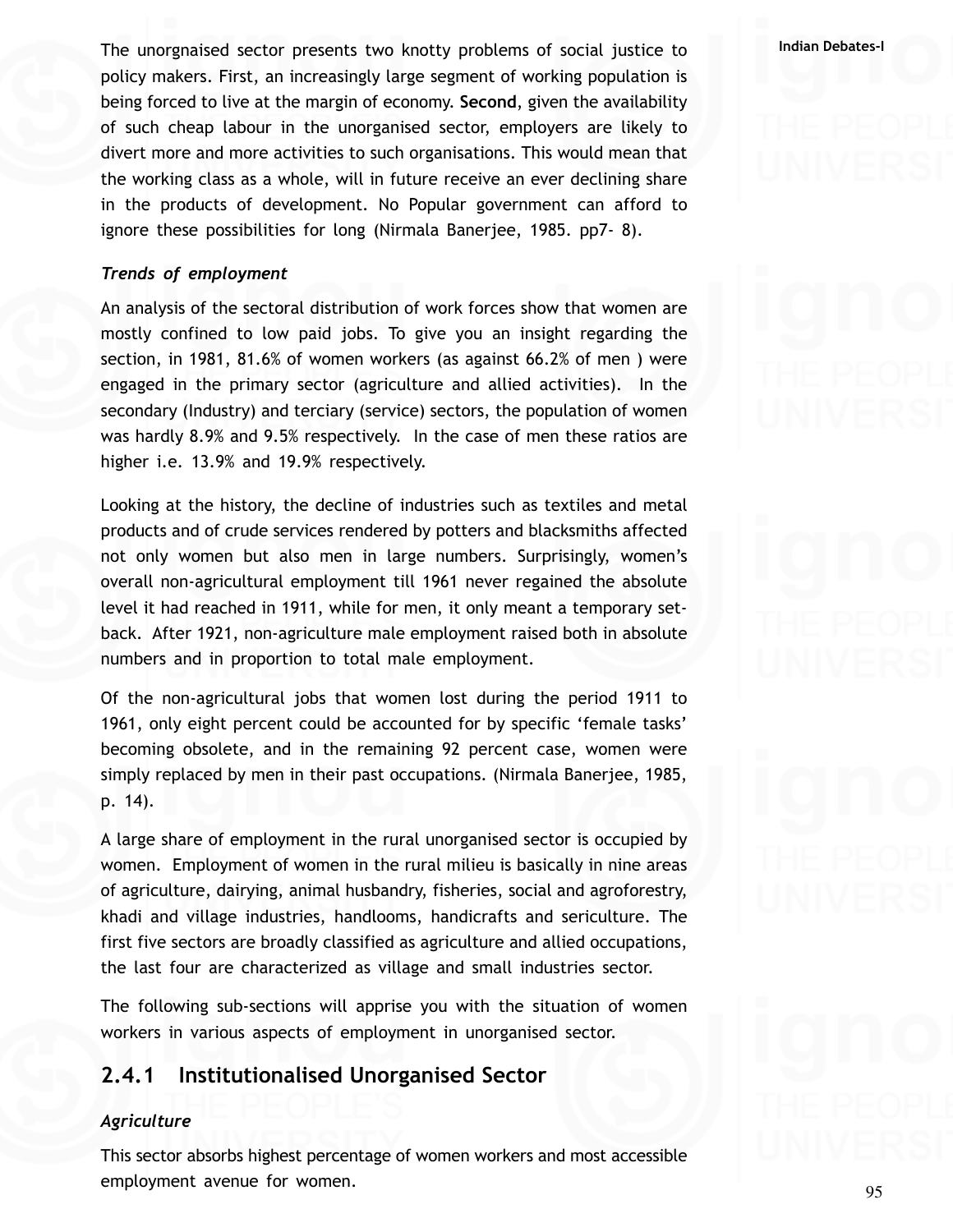According to the census of 1971, 80.1% of women workers were in agriculture constituting from 18.3 millions in 1951 to 9.2 millions in 1971. This was attributed to increasing poverty leading to loss of land, and inadequate growth of productive employment opportunities on family farms resulted in the withdrawal of women from active cultivation. The increase in number of women agricultural labourers from 12.6 million in 1951 to 15.7 millions in 1971, was an indicator of increasing poverty and decline in the level of employment opportunities.

The low rates of wage for the women agricultural labourers are owing to the unorganised nature of employment, the case with which hired labour can be substituted by family labour, the seasonal nature of demand for labour and the traditional classification of certain jobs like weeding, transplanting as the monopoly of women labour. For agricultural workers, minimum wages are fixed by the government and the rates are reviewed periodically but unfortunately that Act is not effectively enforced in all the states of India.

In addition to differential wages for the same jobs, discrimination against women is strengthened by having lower rates for the jobs traditionally done by women such as sowing, weeding, transplanting, winnowing, thrashing and harvesting as against ploughing normally done by men only. Another problem faced by women workers in agaricultural sector is the practice of identifying a work day as equivalent of 7-9 hours. Also, women's participation in agriculture has been adversely affected by introduction of modern technology and its application in cultivation.

### *Dairying*

Women's contribution to dairying ranges from collection of fodder to mulching animals, cleaning and washing and taking care of the animals. Even in the milk cooperatives, women are seldom allowed to be the members and rarely received chances to govern the cooperatives as management committee members. Being outside the ambit of the cooperatives they failed to receive fair price for the milk since proper marketing outlets are often in the clutches of the local money lenders.

### *Construction Work*

Women as construction workers suffers from the temporary and shifting nature of this work, to hardships of great physical labour in all types weather and exploitation by middlemen and contractors. Freqeuent changes in their work sites and instability of their work deprive them and their children of primary facilities like health, education, ration cards etc. They are flocked as unskilled workers though they perform some specialized work also. More paying and so called skilled jobs are invariably meant for men. The commission on Self-employed Women pointed out in this connection,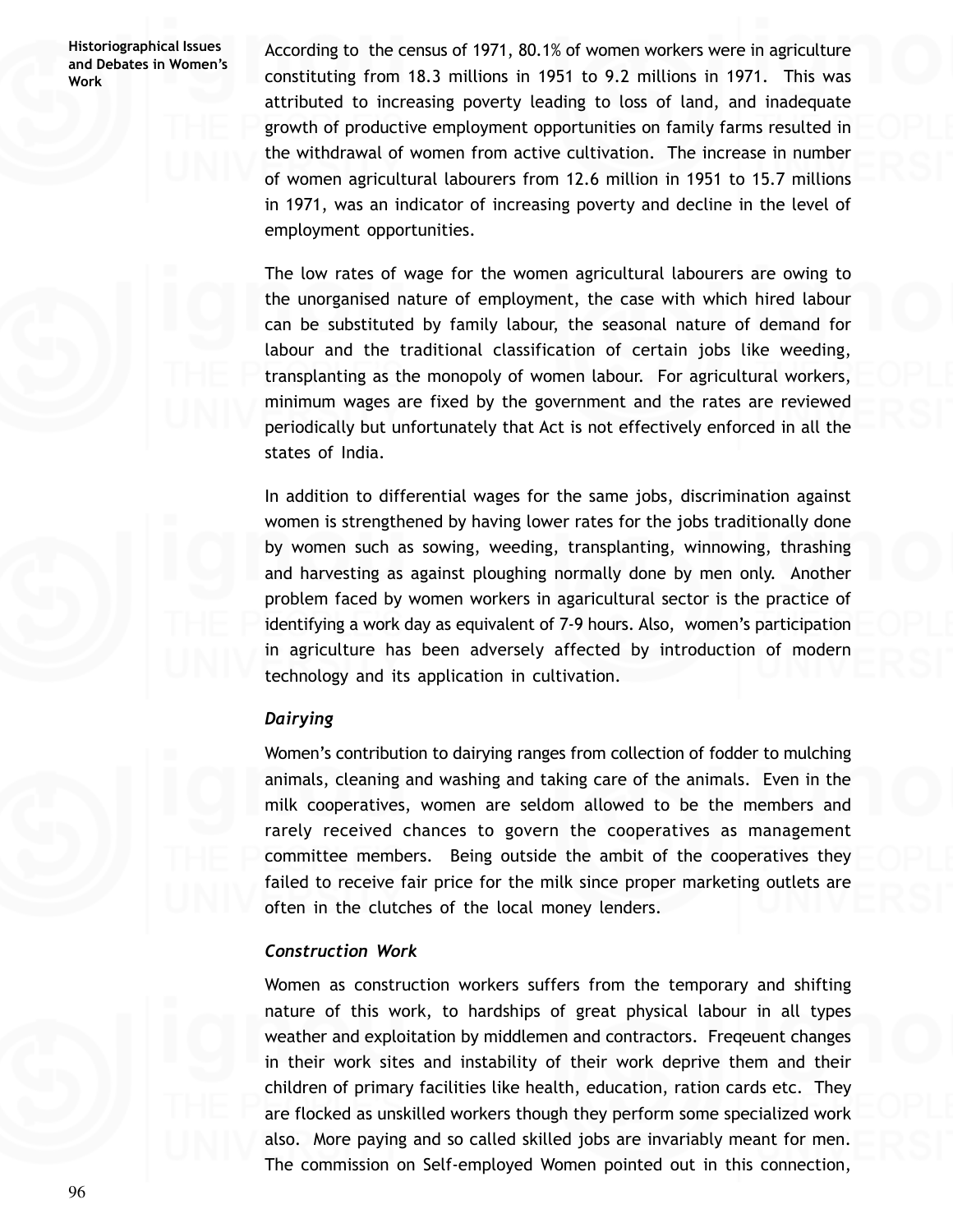**Indian Debates-I** that the variability in labour absorption in construction work was much more pronounced for women than men. Whenever, there is any increase in the demand for labour in this sector, the usage of female employment is much greater than that of males. On the other hand, whenever there is any downfall in the overall business, the reflected fall in workforce is more drastic in the case of women workers than that of male workers. Although there are various acts like the Minimum Wages Act, the contract Labour Act, and the Inter-State Migrant Workers Act to protect these workers, in practice they are violated by the employers in this sector.

### *Quarrying and mining*

Quarrying and mining has been another important section engaging women in large numbers. Women and children should be made to work for mining in underground, but there is rampart child labour employment in underground mining. The major problems confronting women in this sector are high incidence of casual labour; low wages; hazardous and strenuous nature of work; lack of job security and non-enforcement of labour laws.

### *Home based Work*

Both international and domestic capital are increasingly searching homeworkers to reduce the overhead costs and thereby to maximize the profit margin. In India, the women who do a fine art of embroidery on a wide ranges of products (such as Kurtas, Shirts, table linen, sarees, handkerchiefs etc.) also suffer from the same predicament. According to one estimate, in this sector, 97 % of the total workers are women and 3 % are men who are engaged in process incidental to embroidery such as cutting, printing, sewing etc. Out of total women workers, 95.8% are contract workers, the Committee on Status of Women, 1974, pointed out that the workers lived below poverty line and all the wage employees earned less than Rs. 40 per head per month.

### *Food Processing*

The food processing is another area which is one of the earliest home-based industries where women perform the role in large numbers. The industry covered a wide range of items like processing of vegetables, fruits, pickles, chutneys, spices etc. It is recently emerging as an export oriented industry where 30% of its products are being exported. Usually the work is seasonal and about 40% to 50% of workforce in the industry do not get regular work. Sub-contracting is widespread and in traditional mode of production women workers are preferred as they can be paid very little and are less demanding.

## **2.4.2 Non-Institutionalised Unorganised Sector**

Following are some of the prominent non-institutionalised occupations in unorganised sector.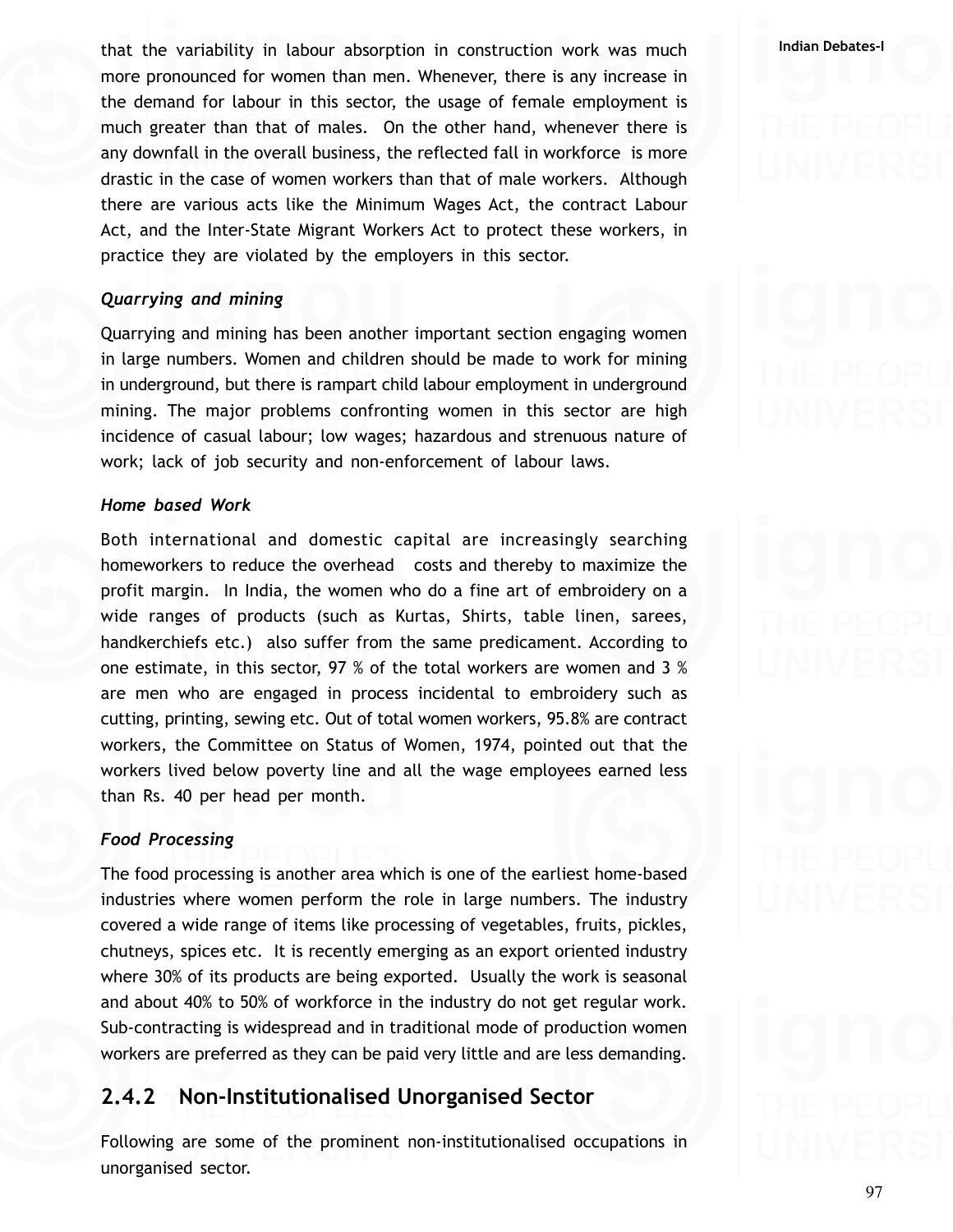### *Domestic Work*

Domestic workers are at the lower rung of the ladder especially in the urban economy. The sexual division of work and its pattern of work allocation has rendered domestic service to become a predominantly female occupation. Domestic work involves a multitude of jobs like sweeping, swabbing, cooking, washing clothes and dishes, shopping, child care etc. In a nutshell, it covers all the household chores that are part of a woman's role in patriarchal society. In rural areas, it includes agrobased jobs within the household.

This is one of the vulnerable groups of workers since there is absolutely no government regulation to protect lakhs of women who are involved in home-based work. The common feature of this type of industry is extremely low wage rate, long and erratic working hours and the absence of workers organisation. Another conspicuous point of such industry is that the work is done through the chain of subcontractors, middle men who exploit female labour force on a large scale. Bidi rolling, paper bags, garments, cottonpeg shelling, hand embroidery, grain cleaning, spice making, match stick making, incense making, paper rolling, sub-assembly electrical and electronic items, labeling the industrial goods, Zari work on garments, artificial jewelry making are some of such examples of home-based products.

### *Bidi-making*

The Committee of Status of Women 1974, observed that the bidi-making is notorious among the most sweated industries in the country. Wages are always on the piece rate basis. Working hours and bonus payments are unregulated. Bidi workers suffer from respiratory tract infections, lung infection, tuberculosis and cancer.

### *Matches making*

Organisation of this industry is exactly like the bidi industry. In factories at Sivakashi, Tamilnadu, women and children are largely employed at home, while men work at the factory. Ther are no trade unions and absolutely no presence of protection of these workers. They are exploited in terms of piece rate wages, excessive hours of work, lack of employment security and absence of welfare amenities.

### *Tailoring and embroidery*

Women do generally the stitching at their homes in case of ready made garment industry. Here, women themselves collect clothes from the traders, stitch them at their homes, and return the finished products to the traders and collect the next batch of materials. It is women who have to bear the entire cost of space, transportation, maintenance of sawing machines and thread etc. that are oriented to this work. Wages are paid generally weekly or monthly and invariably on piece rate basis. Since these workers are scattered and unorganised they are paid very low with no possibility of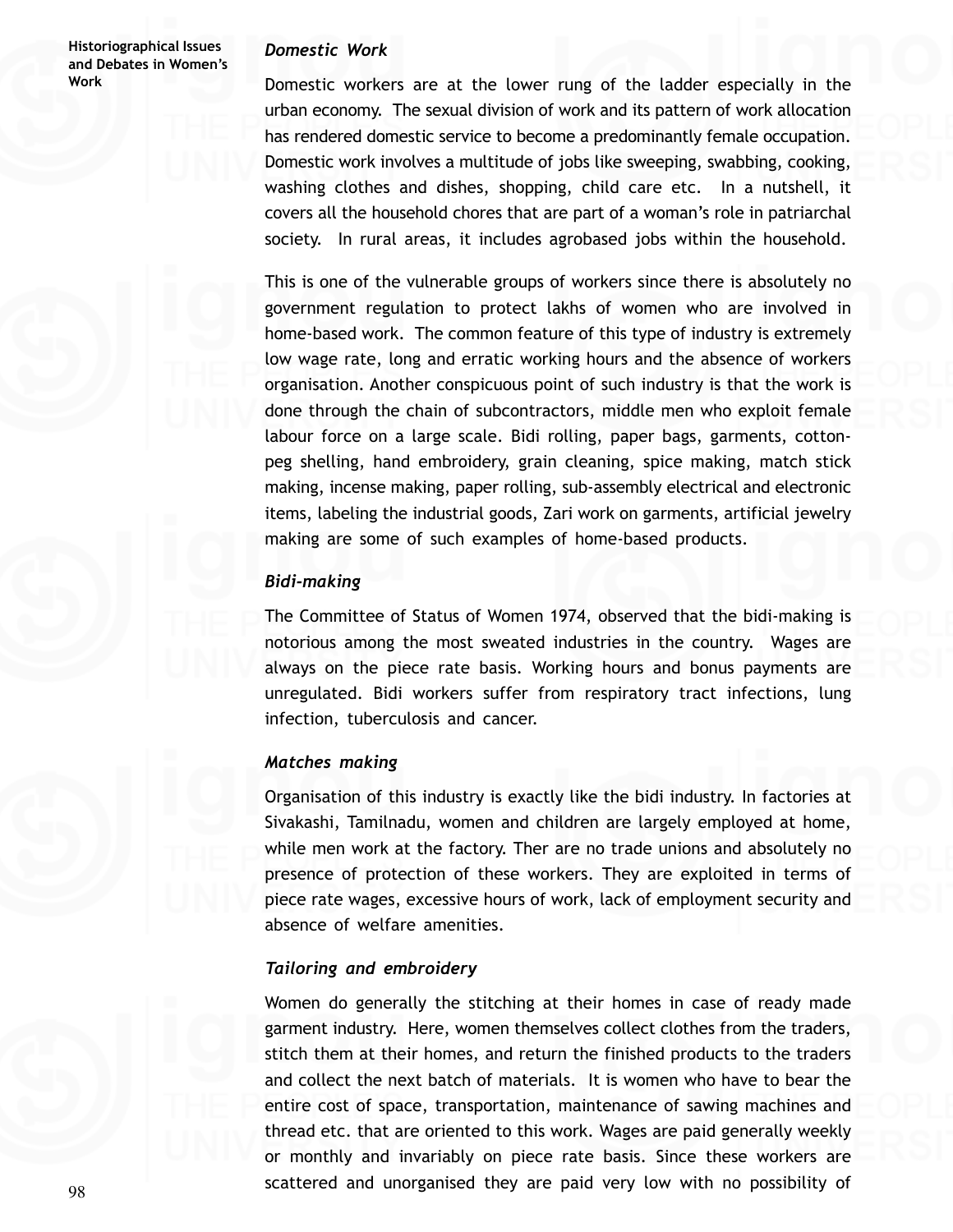**Indian Debates-I** organised protest. The existing labour laws can not be applied since they are not considered as workers by the established norms and regulations and even if applied the laws are being grossly violated. Further, women are more in this sector since it has highly home oriented job and therefore, they are vulnerable to be hired and fired at the will of their employers at any point of time. In absence of any formal contract, their working condition is often oppressive and the employer can always evade the responsibility. Women workers are deprived of social security benefits such as provident fund, gratuity, pension, medical facilities and paid holidays. A unique feature of domestic workers is that each worker is isolated from the other and the problem of organizing them is almost insurmountable.

### **Sweeping and scavenging**

Generally the Government and the Municipalities are the regular employers of sweeper women in our country. The study Group of National Commission of Labour noted that there is growing trend among Municipal authorities to discourage the recruitment of women in view of the liabilities involved in their employment in the shape of maternity leave and benefits and other conditions of work. They are generally governed by the Minimum wages Act. Wages and hours of work vary from one local body to another. They are mostly given part time jobs, without weekly rest, maternity leave or paid holidays, uniforms or house rent allowance.

### *Women vendors and hawkers*

Mobile vendors and hawkers, petty traders engaged in selling vegetables, flowers, fruits, clothes, pots, bangles and toys, cooked food etc. constitute another group of highly vulnerable women workers who are subjected to perpetual harassment by the authorities and the community. In this context the National Committee on Self-Employed Women points out that they are viewed as antisocial elements under the Indian Police Act, the Indian Railways Act and by the town planning authorities. Urban planners frequently consider them as impediments to planning and their activities are labeled as unauthorized, regardless of the fact that this system offers opportunities for employment, cheap and convenient distribution of commodities.

A women vendor operates on a small scale, most of them toiling for 10-12 hours a day to earn a meagre amount. In urban areas, they are largely concentrated in and around high density pockets like public markets, points of transportation, commercial centres and entertainment zones. The problem of these vendors are lack of capital, space for marketing and harassment by police and other authorities.

### *The Self-employed*

Self-employment, by and large constitutes the dominant sector of employment in our country. According to the Thirty-Eighth Round of the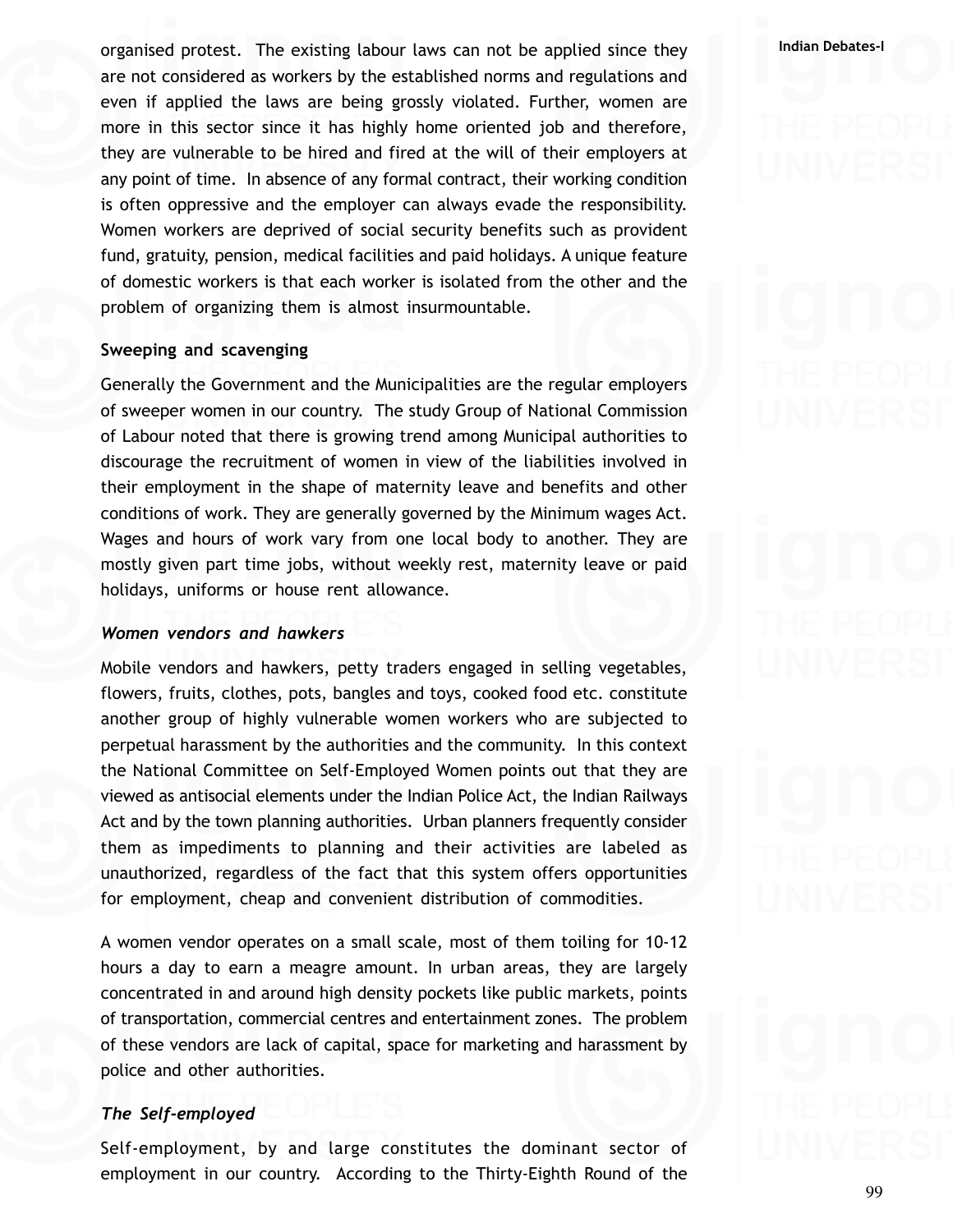National Sample Survey Organisation, out of a total 98.4 million women workers as many as 59 percent million (60.1%) were engaged as self-employed workers, the percentage being somewhat higher than for males (55.9%).

There are certain common problems faced by the self-employed women like lack of infrastructural facilities and inadequate knowledge of the market demands. They are further handicapped by lack of child-care facilities, unsafe transport, inadequate work place and lack of training. They are exploited by the middlemen in the absence of institutional credit facilities.

Before reading further take up the following exercise to assess your learning.

*Check Your Progress:*

*1) Name the two broad sectors of employment*

*2) Name the occupations that fall in institutionalised and noninstitutionalised employments?*

In the following section you will read about the problems that women workers face while working in unorganised sector.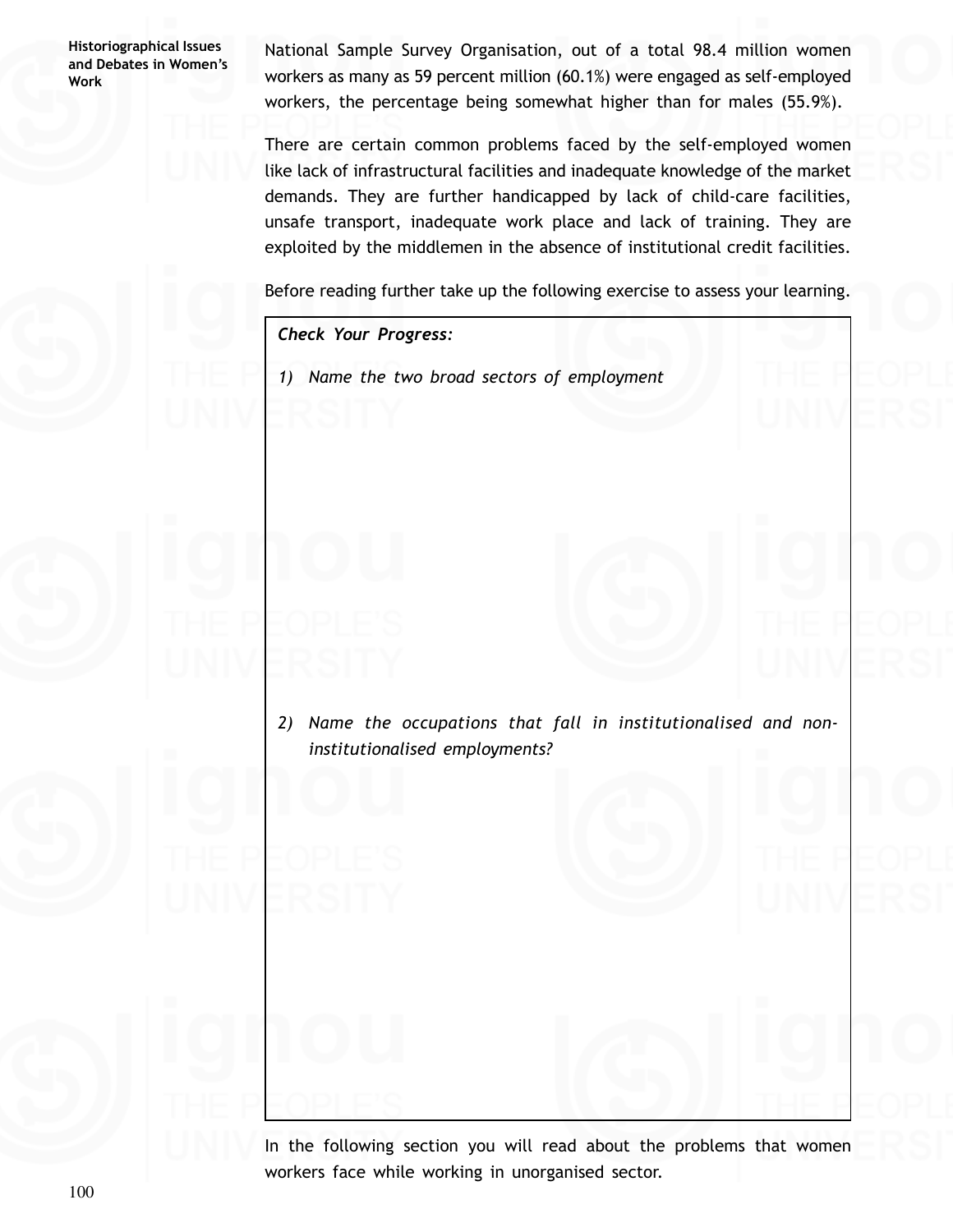# **Indian Debates-I 2.5 PROBLEMS OF WOMEN WORKERS IN UNORGANISED SECTOR**

Women workers in unorganised sector face the following problems.

**Low earnings**: Low earnings of women workers in the unorganised sector are due to:

- a) Low productivity owing to lack of skills.
- b) Non-implementation of Equal Remuneration Act and the Minimum Wage legislation.
- c) Exploitation by middlemen /contractors.
- d) Lack of training opportunities to acquire new skills and handling technologies.
- e) High incidence of casual nature of employment.

Let us read about the reasons of low wages earned by women in unorganised sector in there detail.

**Mechanisation**: Women's participation in agriculture is much affected with the adoption of new farming technology on account of their limited education. Modern herbicides and rice mills and milling, mechanisation of fishing communities, powerlooms have put about 84,000 women handloom weavers out of work in five decades between 1961-2011.

### **Absence of training**

The bulk of employees in the unorganised sector has not had professional training. A few personal services such as nursing and cooking as well as nondomestic skilled tasks like tailoring, electrical fittings or glass work regularized some initial training. But most workers get little formal training in any of the jobs they do. Most of them have picked up the skill at home from other family members.

This kind of training have two implications. First, the worker receive some instruction only for the immediate task in hand. There is no scope for learning a full professional or trade related skills. Thus, if she is to seek a promotion to better type of work she has to seek some more training at some recognized institution. This is clearly seen in the case of tailors who work on a sewing machine and usually learn neither cutting nor embroidery. Second, the workers ever understand the rudiments of the basic discipline to which the task is related.

### **No coverage under Labour Laws**

Several Acts like the Equal Remuneration Act, 1976, Maternity Benefit Act, 1961 and special provisions for women workers under the Factories Act,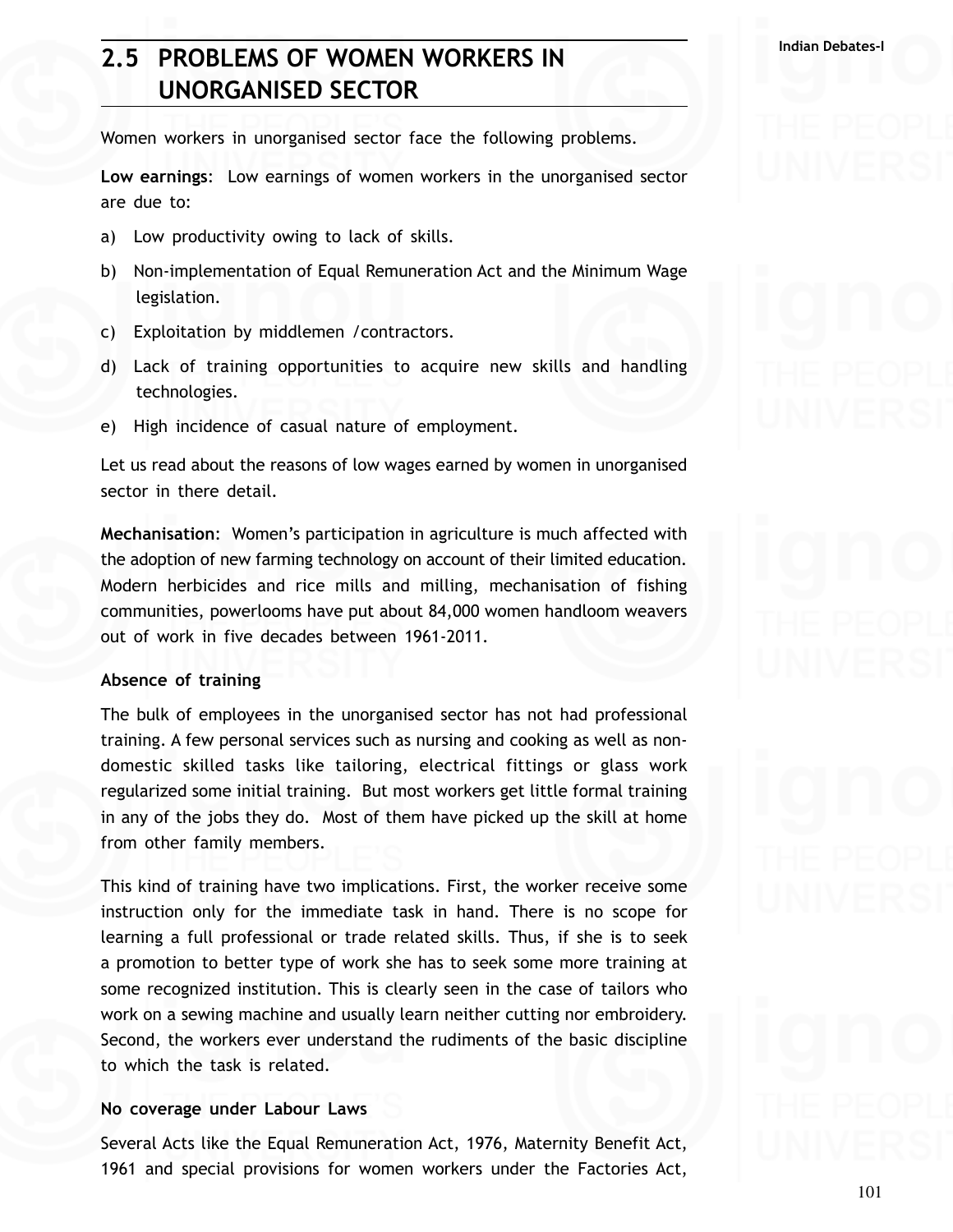1948 have been enacted by the government to protect the interests of women workers. Temporary and casual women workers in the unorganised sector are not covered by the maternity protection and they continue to work even in the advance stage of pregnancy. Not only do the employers in the informal sector fail to provide any facility during sickness or pregnancy, but these are considered adequate grounds for retrenching a worker. Creche facilities, paid holidays and other social security benefits are totally denied to women worker force of the unorganised sector.

### **Lack of organisation**

Lack of organisation and unionization prevents the organisational power of women workers in the unorganised sector. In the unorganised sector, women workers are exploited in terms of low wages, piecewage rate, long hours of work, non-implementation of labour laws relating to wages, conditions of work, insurance, provident fund, maternity leave, crèche facilities etc.

### **Lack of access to resources**

Banks and other formal institutions are discriminating against women in case of lending credits by asking them to produce guarantee against loan in the nature of moveable or immovable assets. Women in our country almost do not have any access to such sort of assets.

### **Lack of supportive services**

Lack of supportive services like the child care or day care centres for the children, problem in sending the children to school especially the girl children etc. are yet another problem for women workers in the unorganised sector.

### **Sexual harassment**

Although women workers across the sectors face such problem, women in informal sectors are far more vulnerable to sexual harassment at workplace. In fish drying, construction, lime work etc. the principal contractors keep the subcontractors who often generally exploit women workers and ask for sexual favours.

During the period of 1970 to 2013, India witnessed increase in the women workforce mainly in the unorganised work. The women's movement has highlighted their problems and made efforts to mobilize, organize them. Women's studies has generated public awareness about labour processes and labour relations that perpetuate sexual harassment. In 2013, India adjusted Prevention of Sexual harassment at workplace Act for whish rules are being framed at this juncture. The Act covers working women in all sectors of the economy.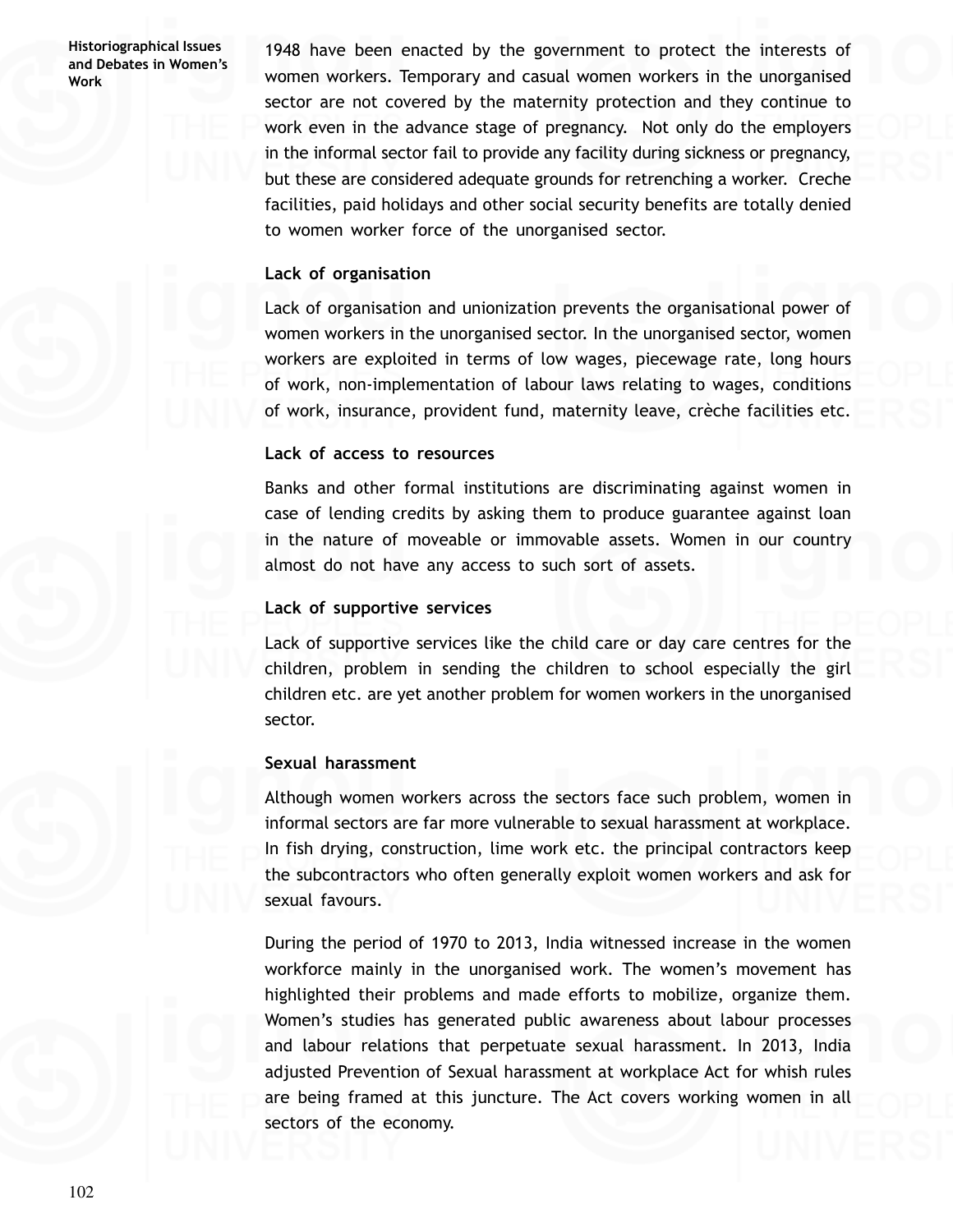We would explain in detail in other units about the resistance and mobilisation **Indian Debates-Indian** done in favour of women workers to bring in change in policies at different levels.

*Check Your Progress: 1) What is the trend of employment of women in unorganised sector? 2) What are the problems faced by women working in unorganised sector in India?*

Let us read about the situation of women workers in organised sector.

# **2.6 WOMEN WORKER'S IN ORGANISED SECTOR**

In the post independence period, India witnessed a period of rapid transition owing to industrialization and the subsequent changes in social structure. With greater opening for higher education and training women were better equipped to enter the organised sector. Gross economic necessity coupled with awareness that jobs provide economic betterment as well as higher social mobility and freedom, ushered more and more women to avail the opportunities to enter the areana of professions.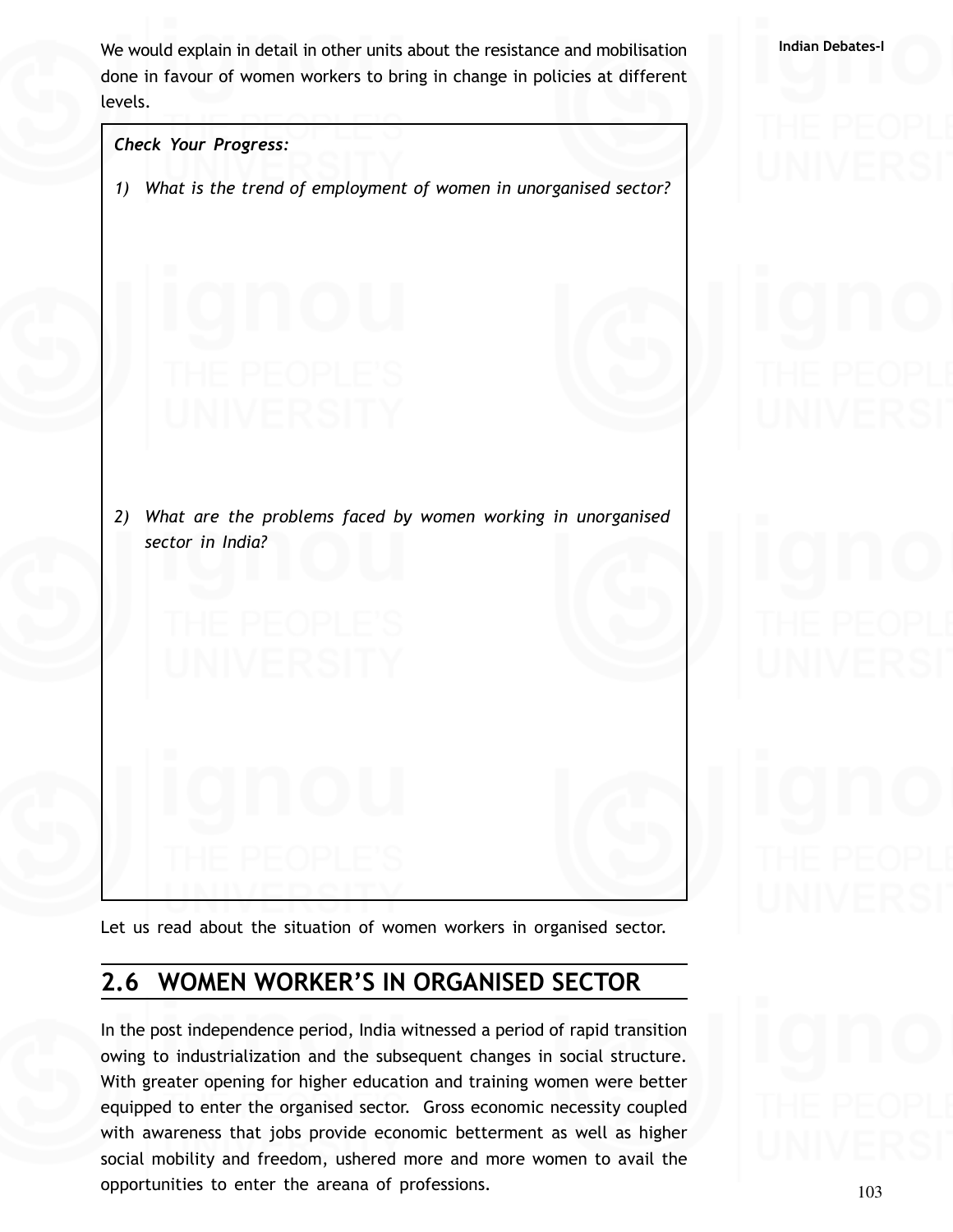Women have been entering the paid labour force in increasing number during the past several decades after 1940. Middle class, urban, educated, upper caste women took up work outside home in a significant manner during that period. The participation of women in Freedom Movement and acceptance of the value of imparting education to women in preindependence period provided the middle class women the opportunities of entering the wider world of paid work for longer economy.

Constitutional provision of non-discrimination, expansion of employment opportunities in the tertiary sectors, greater opportunities to obtain higher education, growing pressure on urban middle class families for enhancing the family income are the factors which led to the participation of middle class women in the labour market.

There were many motivating factors for women to enter paid jobs outside home. The important motives for opting for gainful employment in the case of married educated women are:

- i) Engagement during spare time
- ii) Economic independence
- iii) To live with dignity and self-respect
- iv) To achieve one's own status and position
- v) To make use of higher and professional education
- vi) Ambition for a career and self-act navigation
- vii) To serve community and society at large

Employment of women was accepted in 1970s particularly in times of economic crisis and those taking professional education and 'not working' began to be considered as wasting their education. The increased entry of middle class women into employment occurred because of the widening of public sector. The employment under the semi-government undertaking had also doubled.

The concentration of women in certain jobs and types of work and their employment at a level that is not commensurate their skills is a matter of concern. All the countries have become aware of the problem and its implications and had already begun to tackle the question rigorously. UNESCO, for its part attached considerable importance to the issue. It is convinced that all human beings men and women alike, have the right to equality of opportunities regarding eduction, training and employment in accordance with their skills. To highlight the issue UNESCO, with Japan and then Federal Republic of Germany and with the assistance of ILO organised four conferences at four different places.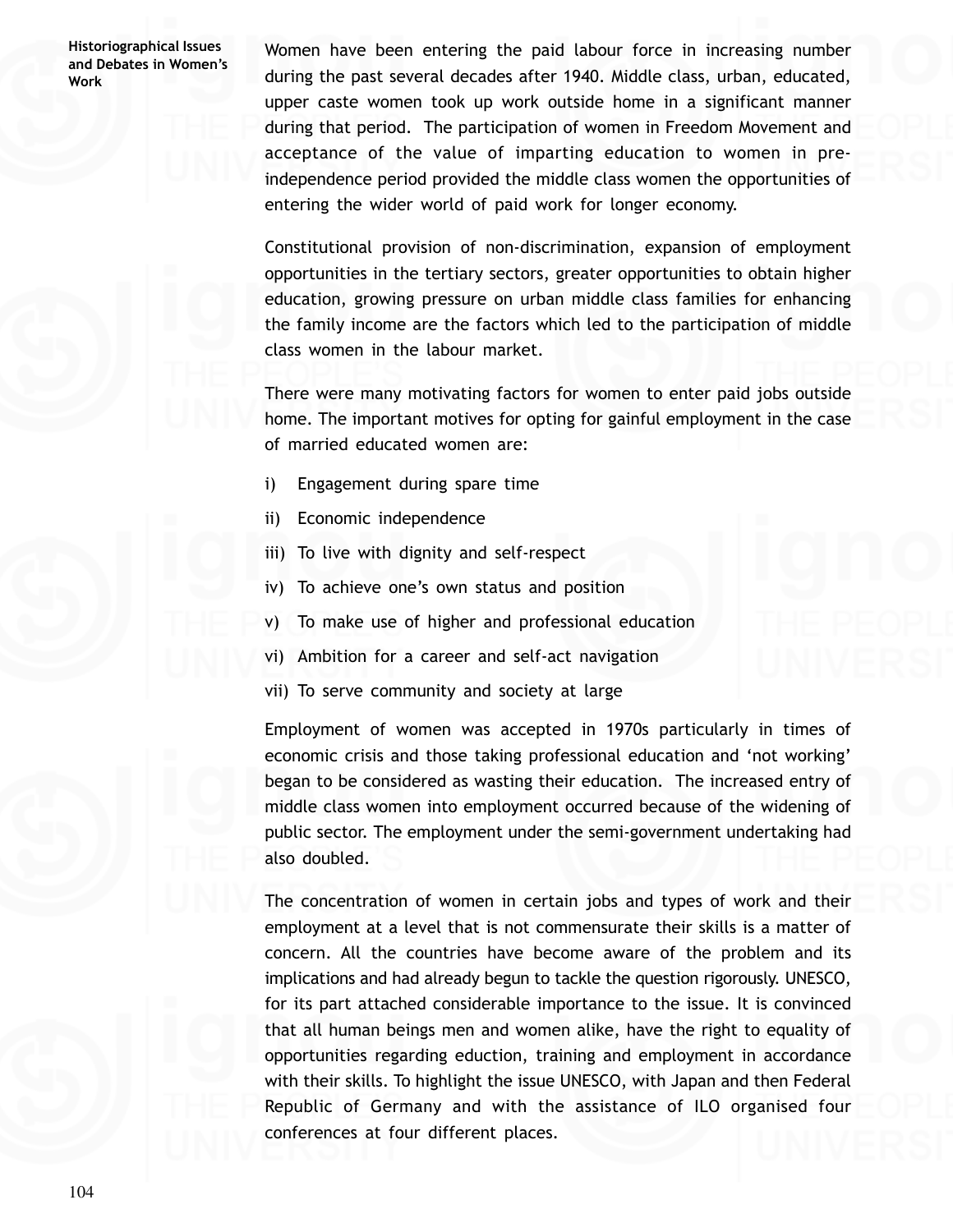**Indian Debates-I** Forty five years ago, the only three generally recognized professions of any considerable importance outside of teaching were law, medicine and the ministry. In those days women were debarred from the practice of these professions by legal barriers as well as by public sentiment. Teaching was recommended for women because it could be so arranged that they would interact with their own sex as this occupation did not create conflict with the traditional role of womanhood. The other attraction were the shorter working hours, vacation etc. which made it possible to not to bring in problem in traditional role of women again.

The organised sector in India which primarily consists of public sector and non-agricultural sector establishment absorbs less than one eighth of the actual workforce of the country. Of this, the share of women was 12.2 % in 1980-91. To give you an idea, wWomen's employment in the organised sector grew from 19.30 lakhs in 1971 to an estimated 33.41 lakhs in 1986. (www.Indiastatistics.com)

Within the organised sector, employment of women in the public sector increased steeply from 8.62 lakhs in 1971 to 19.30 lakhs during 1986. In the private sector, women's employment improved although at a slower rate, i.e. from 10.67 lakhs in 1971 to 13.07 lakhs in 1986.

Due to women taking jobs as teacher, nurses, clerks and secretaries in offices on large scale, there is a slight increase in women's employment in the public sector of only 1% (i.e. from 9.7% in 1980-81 to 10.8% in 1984- 85) to the total employment. Industry wise employment statistics of women in the organised sector indicates that a major proportion of women labour force is employed in the allied activities of agriculture followed by services and manufacturing industry for both periods of 1971 and 1981. Now the scenario has changed. Post-1991, increasing number of women are found in the service sector and other professions like, IT and teaching.

### **Manufacturing**

This was one of the major sources of employment to women. To give you some insight, during 1971-81, the proportion of women engaged in this sector recorded an increase in both rural and urban areas. The women workers ration in rural areas increased from 270 per 1000 males in 1971 to 1980 and in urban areas from 260 per 100 males in 1971 to 330 in 1980. However, within thise sector, the percentage share of women workers in traditional industries i.e. food, tobacco and textile had remained almost static and it accounts for over 86% of women workers engaged in manufacturing industries. In cashew and coffee industry, on account of mechanization and consequent shift from household enterprises to other forms of organisation, women's employment had suffered a loss. The nontraditional group of industries like garments, plastics and rubber products had recorded a sizable increase in the share of female employment.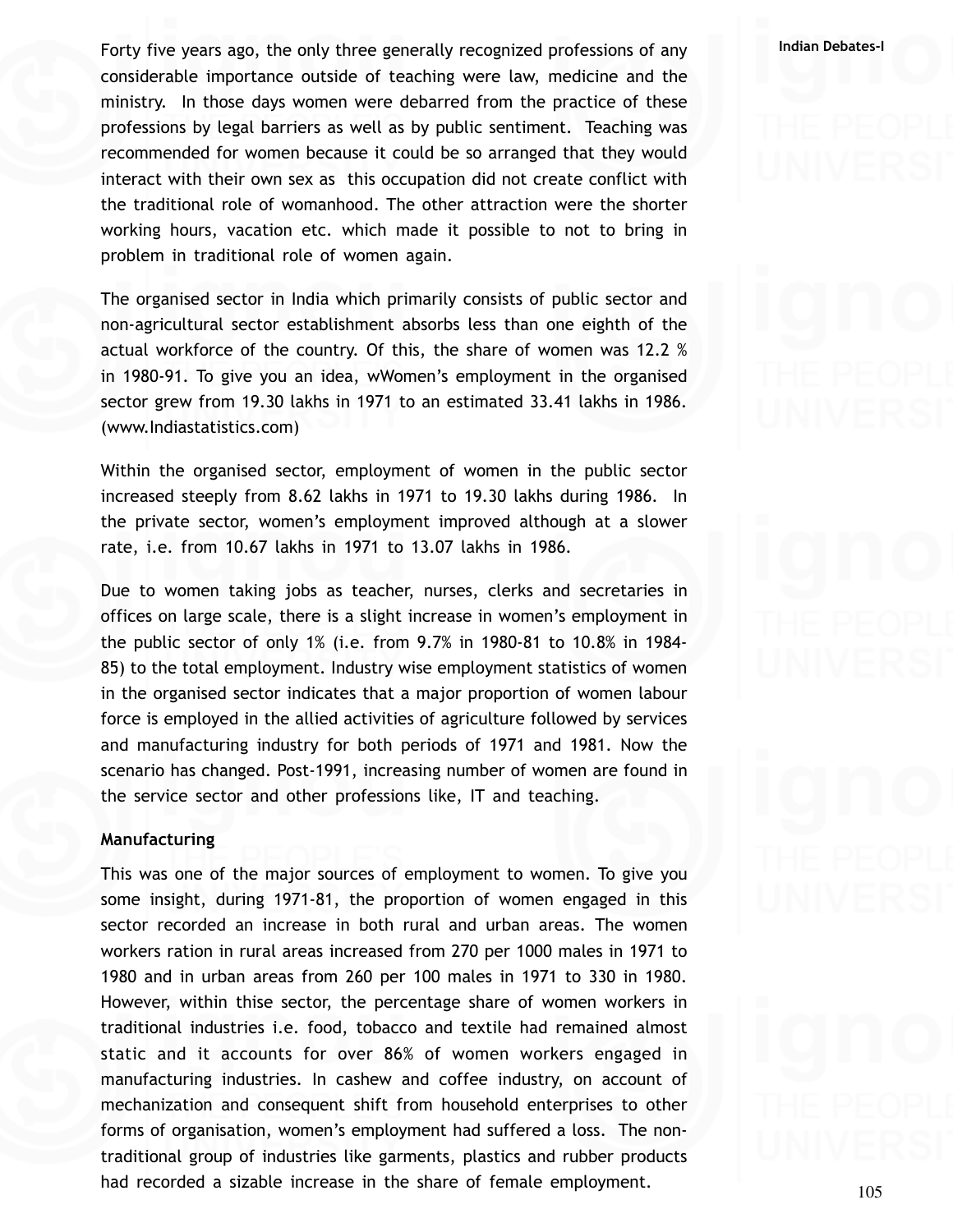In industries like fertilizers and pesticides, manufacturing paints, chemical products, printing, dyeing and bleaching of cotton textiles, manufacturing of machineries, electric equipment, developments in terms of women's employment. There were some shifts towards the non traditional industry. Women's entry into the modern sector was confined to less skilled jobs. For instance in rubber, plastic and petroleum, women's gains were more in the rural areas using less modern techniques and producing less valuable products.

### **Trade and Commerce**

In trade and commerce the share of women workers has enhanced both rural and urban areas. The number of women workers in this sector is still very insignificant like one percent of the total workers. During last 20 years, lot of discussions have taken place on women entrepreneurship.

### *Women in Services and Professions*

The number of women employees in the categories of professional, technical and related workers including teachers, has been increasing since 1960 in public sector. The number of women workers in transport storage and communication has increased steadily. In Private Sector, the segment where the proportion of women workers has shown a steady increase are clerical and related fields, primary and middle school teachers. Women are employed at the management level only in some of the new industries like advertising, market research, operation research, hotel management IT and cottage industries.

Industrialisation and increased bureaucratization has resulted in the emergence of white collar jobs on a large scale basis, wherein there was concentration of women workers in certain types of activities. The concentration of women in teaching reflect the fact of both opportunity and preferences. In Indian society the teaching job is regarded as the most preferable job for women since it has the least conflict with the traditional role of womanhood. However, looking at the composition of women workers in the organised sector, it appeared that close to three quarters of these women are in jobs requiring a good amount of secondary and higher education. Conspicuously, the Secondary and higher education of women being a purely urban phenomena has also led the conclusion that rural women are largely excluded from public sector jobs as they predominantly belonged to educationally deprived category. Women constitute only minisule percentage of the membership of registered trade unions submitting returns and even less representative of the office bearers and executive members.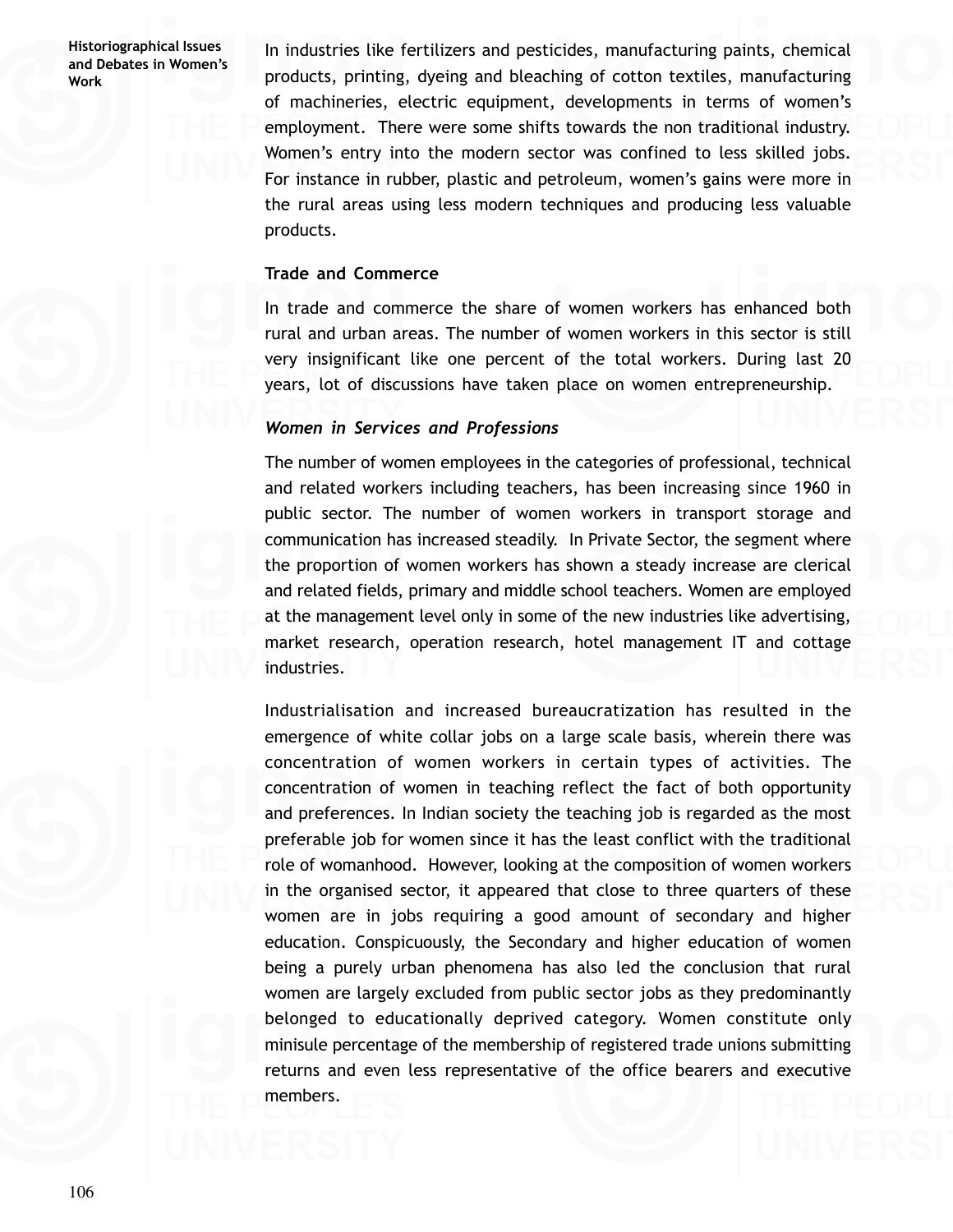### **W Indian Debates-I omen in Teaching**

The girls' schools, training schools, colleges and universities established in the early  $20<sup>th</sup>$  century enabled women to acquire the required qualifications for the teaching profession. The number of women teachers in India has increased in post independence era. Although women entered the professions in increasing manner, scaling the summit was always difficult. The scenario has changed in last 20 years. In the public as well as private sector educational institutions, there is feminisation of different positions. Now, women mangers in school and university education are found in greater numbers.

### **Women in Engineering**

Generally, engineering was considered a man's occupation due to the nature of hardwork performed outdoors. Since 1990's this sector has experienced massive change. Women are joining IT and bio-technology in good numbers.

### **Women in Administrative and Central Services**

Before independence, there was hostility against women taking Civil Services Examinations. Only unmarried women or widows without children could join the services, and the government had reserved the right not to select a women even if she has been qualified through the examination process. In 1954, the Government relaxed its restrictions on women to a provision that married women could be asked to resign if their marriage interfered with the efficiency of the services. The rule was rarely used though. It was finally deleted in 1972 after women MPs denounced it in the parliament. The first woman officer in the cadre of IAS joined in 1951 and she reported that the selection committee tried to persuade her to join the Foreign Service as it was doubted that whether a woman could shoulder the law and order responsibilities in the district as IAS officer.

The Indian Police Service refused to accept women for many years. The argument was that the policing and women were incompatible. However, the first women IPS officer (Kiran Bedi) joined in 1972. According to 1971 census, there were 1000 women in administrative and executive positions while some 400 worked as managers and executives in financial institutions across India. Current scenario is quite encouraging. In last 40 years, increasing number of women have been joining IAS, IPS, IES, IFS.

Jobs like clerks, stenographers, typists, receptionists absorb more and more educated women. In Central and State Government services, the largest concentration of women was at the level of class III i.e. clerical accounts and related workers.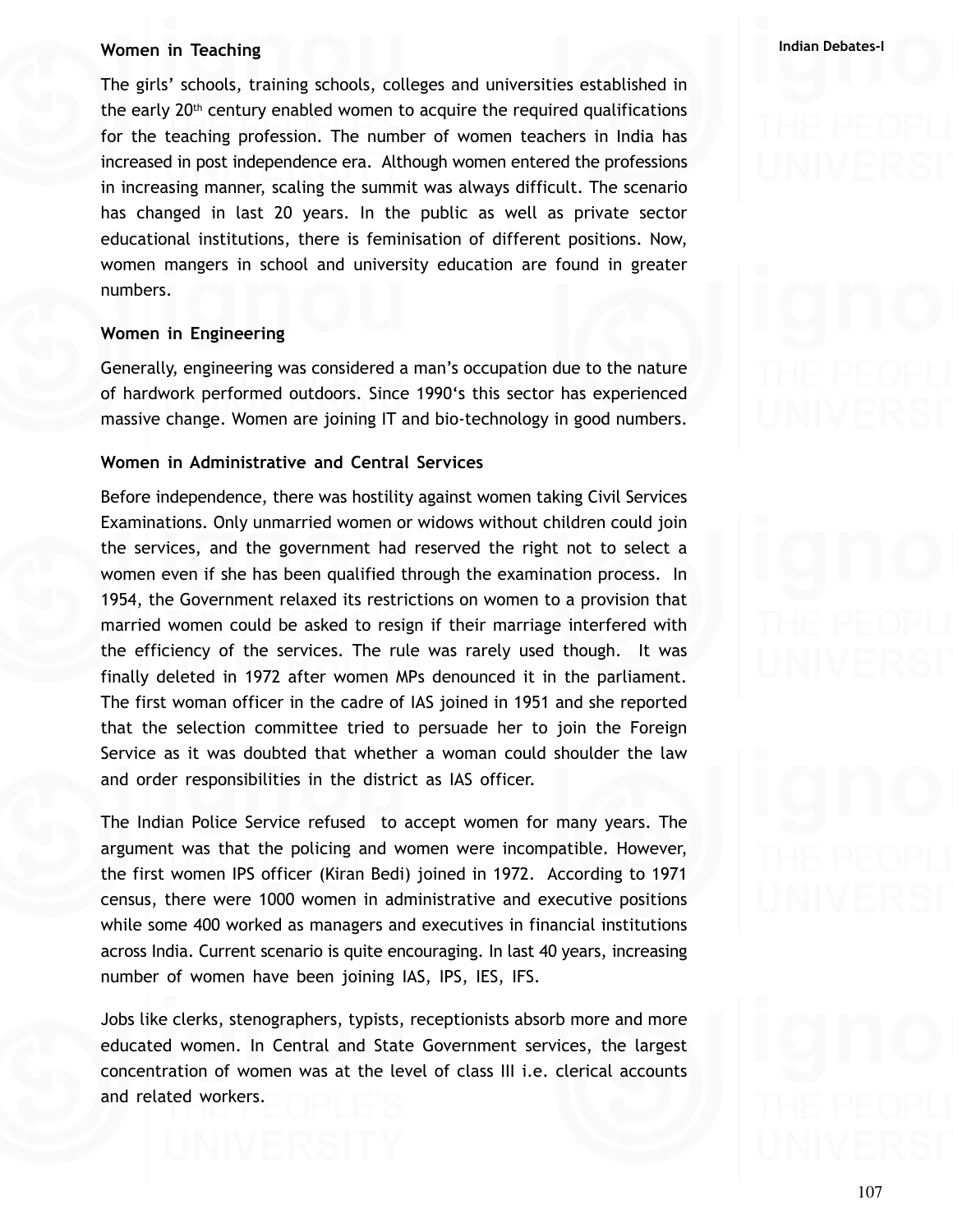### **Women in Law**

During 19<sup>th</sup> century, British law prohibited women from entering the bar in England and in India. However, **Cornelia Sorabji**, a Parsi Christian Lady from Bombay went to Oxford to do Bachelor in Law in 1892 and became the first Indian woman to earn a law degree. She was appointed as legal advisor upon her return to the women's court of wards in Calcutta by the Governor of Bengal.

Due to the agitation, the Government of India passed the legal practitioners (women) Act in 1923 removing the ban on women practicing Law. Since then a number of women advocates increased steadily and there is more representation of women in judiciary also as a consequence.

### **Women in Medicine**

Throughout the civilization, women were in forefront in case of health care. The first Indian women doctors studied abroad in the United States, England and Scottland returned to India by 1880s and 1890s to work in hospitals in India. Qualified women doctors also came as missionaries from United States to work in hospitals in India. **Ida Scudder**, witnessed the plight of women in India during child birth owing to lack of proper medical care, returned to the US to enter medical school there and was back in India to open a nursing and medical care home for women in Vellore which was named Christian Medical College.

Lady Duffrin Fund was created in 1885 and a number of Duffrin Hospitals were opened and women physicians were trained on scholarships from Duffrin fund. In 1883 women were first admitted to Bombay University for medical degree and in 1885 Calcutta Medical College ushered the women to earn the medical degree. In northern part of India the first medical school for women was opened followed by the Lady Hardinge Medical College in Delhi in 1916. The graduates from these colleges joined the hospitals for women financed from the Duffrin fund.

The number of medical colleges mushroomed since independence. In 1946, there were only fifteen medical colleges with an annual enrollment of 1200 students. Today, the situation has improved and there are hundreds of medical colleges in each state of India.

### **Women in Science**

Before 19<sup>th</sup> Century, the scientific community was exclusively dominated by men. Science was considered a field suitable only for men. Women were considered emotionally, and intellectually unfit for the rigours of scientific work. Hence, although over the years a notable increase took place in number of women entering scientific field, women still lag behind men both in numbers and proportions in different stream of science.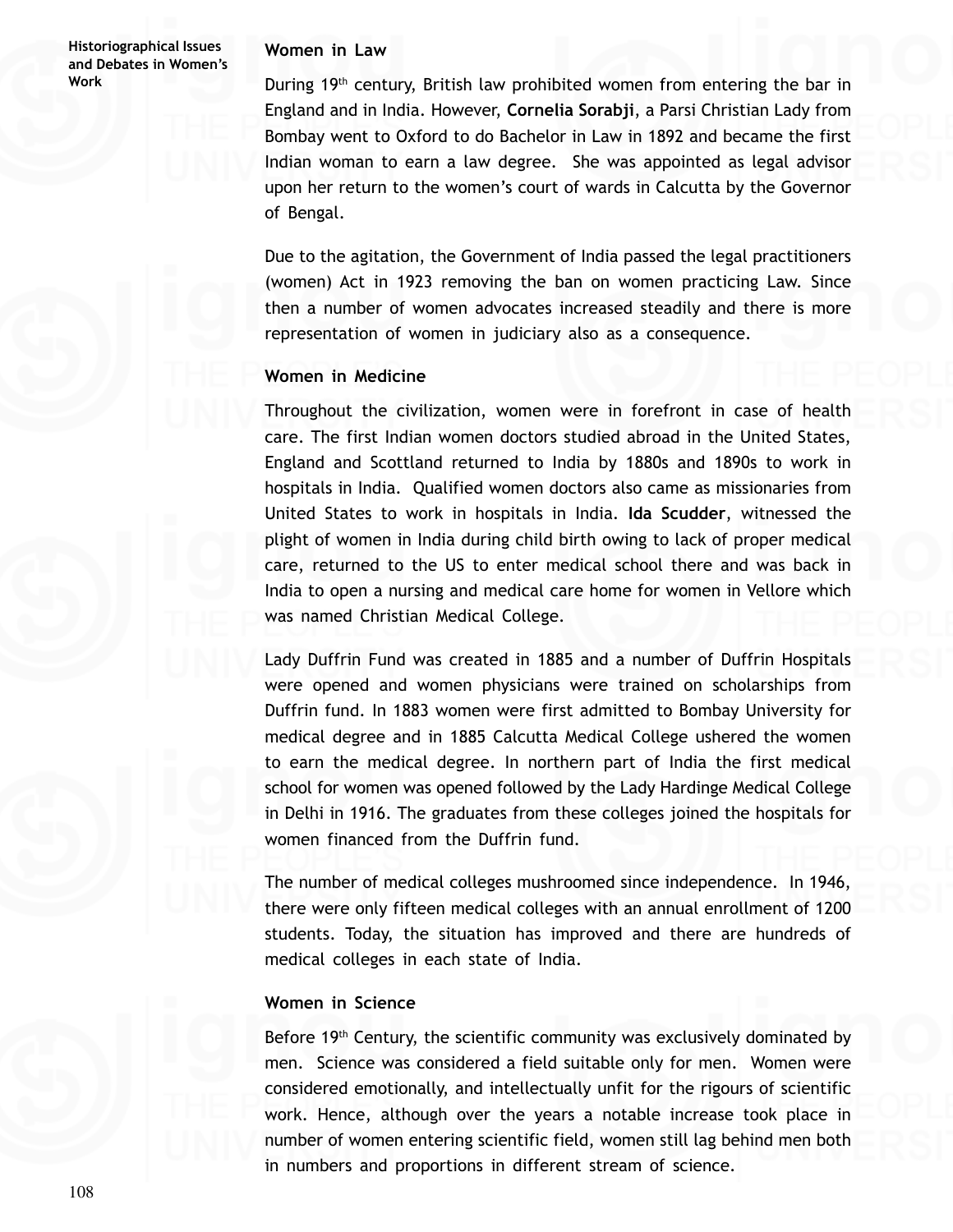The first decades of 20<sup>th</sup> century witnessed positive changes. Even then , and all lindian Debates-I women who succeeded in the scientific profession had extra ordinary motivation, thick skin and exceptional ability and courage. It was necessary for women to overcome the triple penalty of choosing to work in a traditionally male domain. The triple penalty has been described as: a) Science was culturally defined as an inappropriate career for women; b) there was a belief that women were less competent in science than men; c) Women encountered significant discrimination within the scientific community.

While medicine was a preferred and respected field in science, the other streams which attracted women were chemistry, biophysics, statistics, botany, microbiology, and other general biological sciences.

### **Women in Media**

Since independence, journalism as a career for women began to open up. In the media, there were very few women who could be classified as journalists and most held only subordinate positions.

There were some most prominent women journalists, who were the editors of women's and young people's magazines. Among them are Gulshan Ewing of Eve's Weekly, Vimla Patil of Femina and Rachel Thomas of Manorama, Annes Jung of Youth Times and Mrs. K.M. Mathew of Vanitha.

Conspicuously, the first newspaper syndicate in India was started by Mrs. Kusum Nair and her husband. A feminist magazine 'Manushi' was published in English and Hindi by a women's collective in 1979. Now we witness women holding responsible and challenging positions in print and electronic media.

There were many women who were prominent in literary world in India, remarkable contribution was recorded by women in Radio, Television and Film Industry too. Multimedia channels have opened major avenues for careers anchors, correspondents and reporters but almost all media moghuls barons are men.

### *Check Your Progress:*

*Write a line or two about women working in the following professions:*

*1) Medicine*

*2) Science*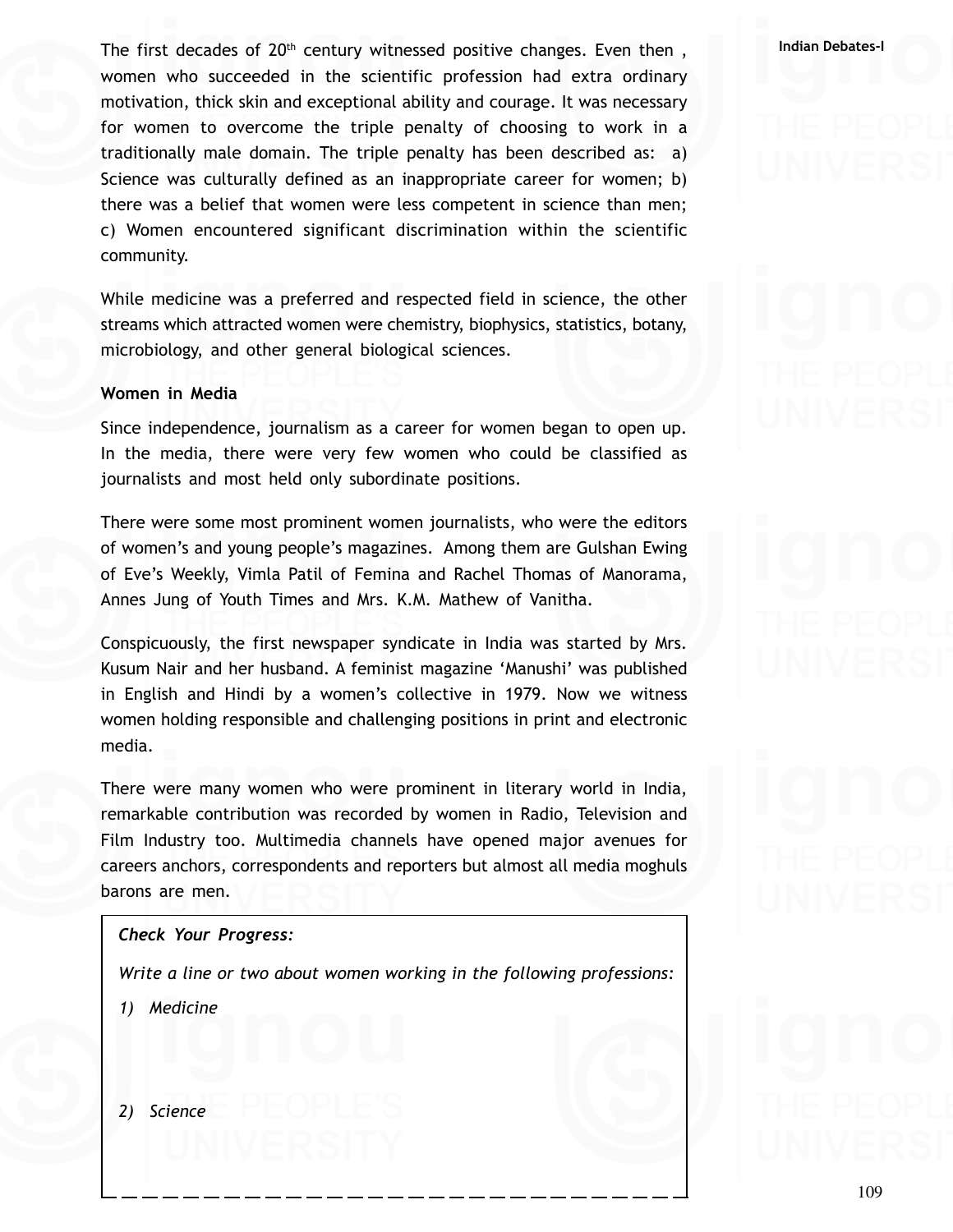

Let us now read about women's component in various five year plans.

# **2.7 FIVE YEAR PLANS (FYP): WOMEN WORKERS**

Here, we will discuss allocation for women in various FYPs.

Women up to 5<sup>th</sup> FYP were considered as subjects of welfare and clubbed together under the category of disadvantaged groups.

The **Second Five Year Plan** (1956 – 1961) was linked with the overall approach of intensive agricultural development. For the first time it recognized the need for the organisation of women as workers. It also perceived the social prejudices and disabilities they suffered. The plan stated that women should be protected against injurious work, should receive maternity benefits and crèches facility for children. It also suggested speedy implementation of the principles of equal pay for equal work and provision for training to enable women to compete for higher jobs.

The **Third Five Year Plan** (1961-1966) detected women's education as a major welfare strategy. The health programme concentrated mainly upon the provision of services of maternal and child welfare, health education, nutrition and family planning.

The **Fourth Five Year Plan** (1969-1974) continued its emphasis on education. The basic policy was to promote women's welfare within the family as the base of operation.

The **Fifth Five Year Plan** (1974-1979) emphasized the need to train women in need of income and protection. Hence, for the first time the economic role of women was being given importance. This plan coincided with the International Women's Decade and the submission of the Report of the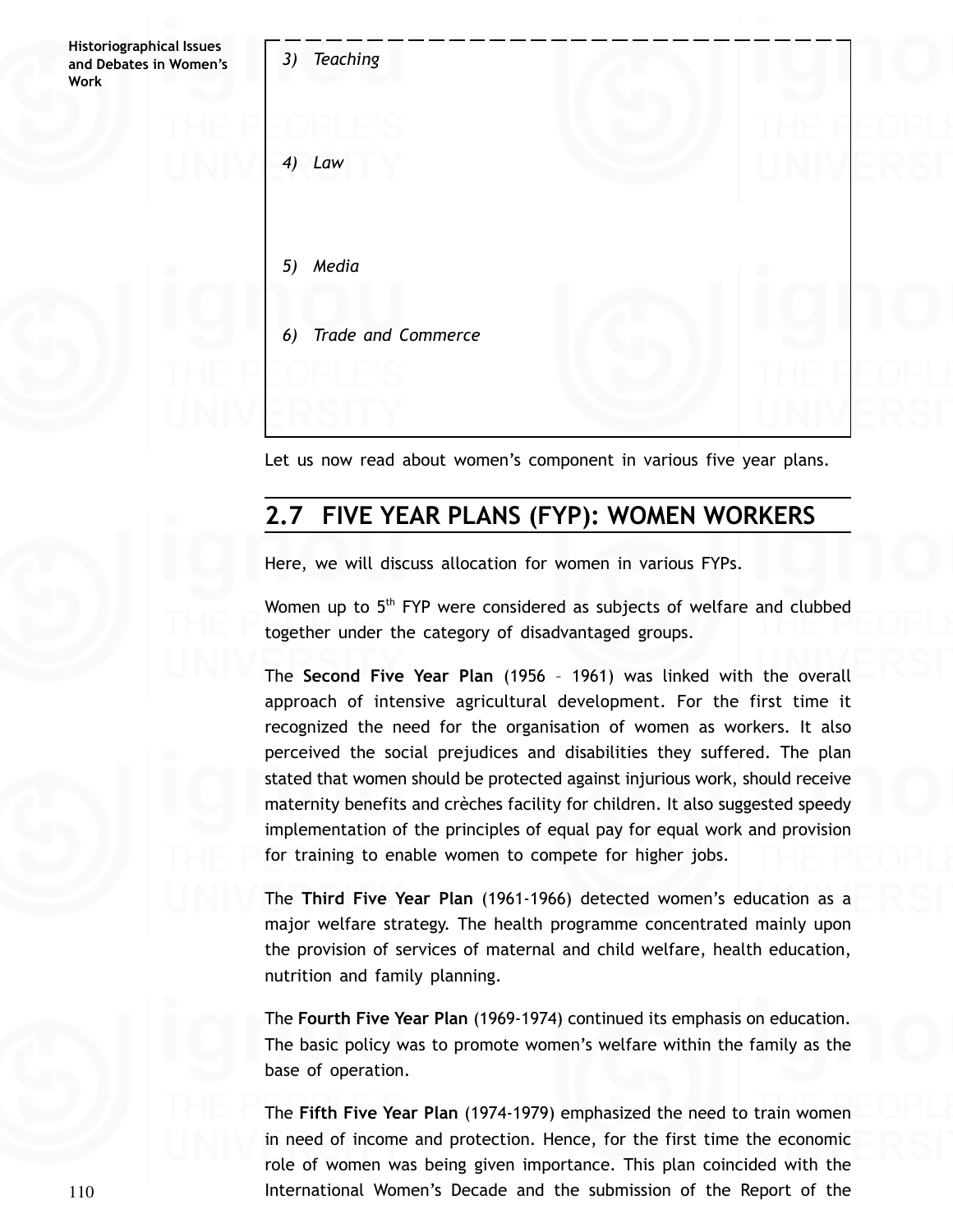**Indian Debates-I** Status of Women in India (CSWI). The report stressed that the dynamics of social change and development had affected a large number of women and ushered in a new set of imbalances and disparities in reality such as i) the declining sex ration ii) low expectancy of life iii) higher infant and maternal mortality iv) declining work participation v) illiteracy and vi) raising migration.

For the first time in the history of India's Planning, the **Sixth Five Year Plan (1980-85)** introduced a separate chapter on Women and Development. The Government appointed a working group on employment of women as an exercise for the Sixth Plan period. This plan document stated that one of the most important improvements in the status of women , would be to secure for them a fair share of employment opportunities, to earmark a certain percentage of allocation for women and to fix for them 30% of allocation in all the poverty allieviation programme across India. Development was defined in terms of improvement in education, employment and health of women.

The **Seventh Five Year Plan** (1985-1990) operation analysed the concern for equality and empowerment articulated by the International Decade for Women. It engineered the emphasis on qualitative, focusing on inculcating confidence among women, generating awareness about their rights and privileges and training them for economic activity and employment. In this plan period, the 2.4% of the total outlay was dedicated to women's development. During this plan period it was suggested to restructuring of the educational programmes and modification of school curricula to eliminate the gender bias and more important was at elementary stage, education has been made free for girls. The setting up of the National Commission of Self-Employed Women was very significant during this plan period towards achieving the status of women in Indian society.

**The Eighth Plan (1992-1997)** projected paradigm shift, from development to empowerment and promised to ensure flow of benefits to women in the core sectors of education, health and employment. Outlay for women rose from 4 crores in the 1<sup>st</sup> Plan to Rs. 2000 crores in the  $8<sup>th</sup>$  Plan.

**The Ninth Plan (1997-2002)** stated that **Empowerment of women was its strategic objective.** It accepted the concept of Women's Component Plan to assure at least 30% of funds/benefits from all development sectors flow to women. It suggested four times of schemes and programmes that impacted women directly. The Category of Schemes proposed can be categorized as:

- 1) Women specific schemes where 100% of the allocation is required to be spent on women.
- 2) Pro-women schemes where at least 30% of allocation and benefits flow to women.
- 3) Gender-neutral schemes meant for the benefit of community as a whole where both men and women avail these benefits.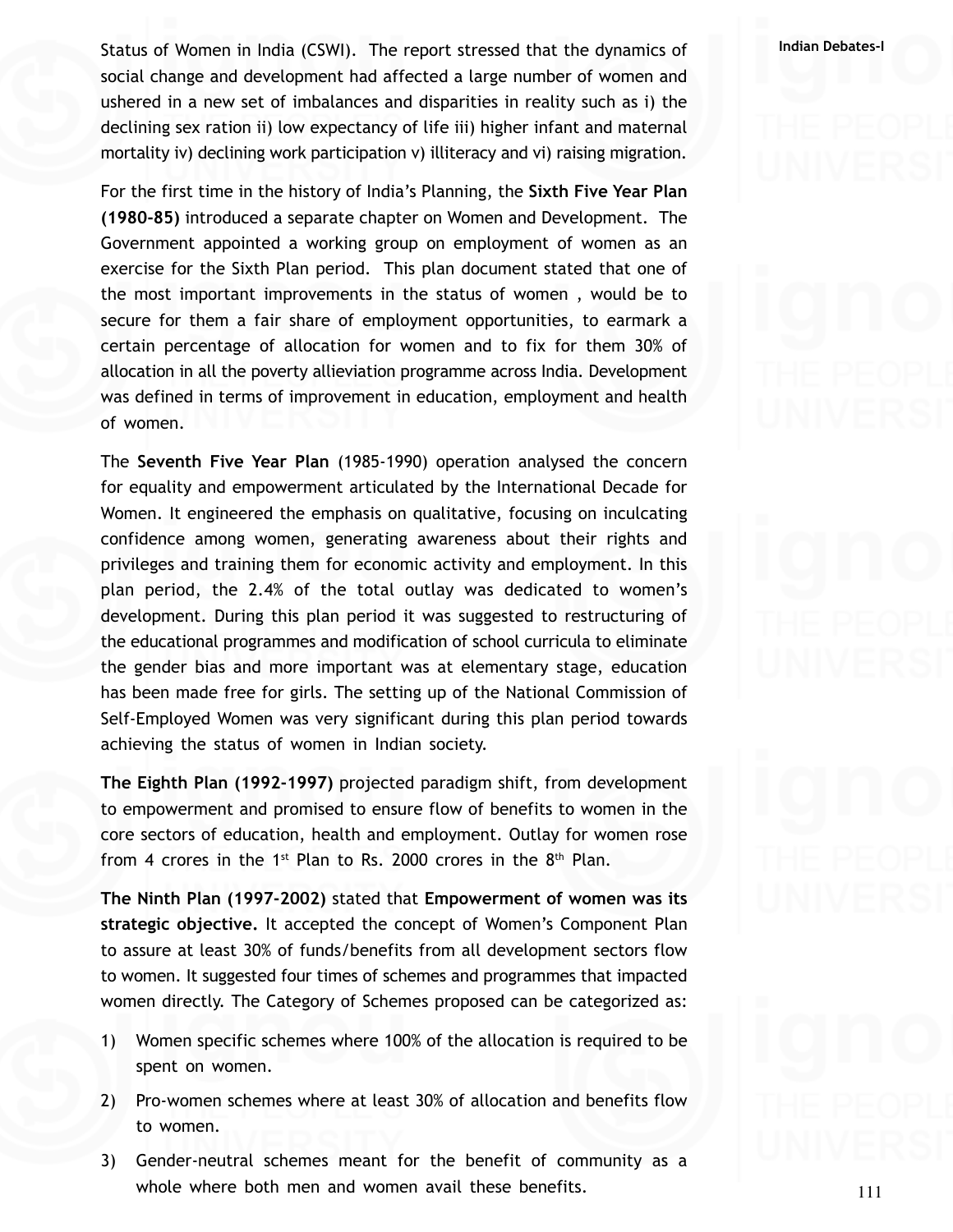4) The residual state specific programmes having profound effect on women's position/condition. (Economics for Gender and Development).

**Tenth Five year Plan** (2002-2007) focused on social empowerment economic empowerment and gender justice for the women of the country. During the **Eleventh Five Year Plan (2007-2012)** the focus was gender equality priority areas with regards to the women were health, relief and rehabilitation of women in distress.

**The Twelfth Five Year Plan (2012-2017)** focuses on inclusive growth of women during the plan period to bring about overall change in their status thereby improving quality of life for them. You will again read about women's component in each Five Year Plan in Unit 4, Block 5 of this course.

Read the summing up of the Unit before attempting unit end questions.

# **2.8 LET US SUM UP**

In this Unit you read about status, position and representation of women in different sectors of both informal and formal economy. The Unit also discusses problems of women workers in unorganised sector. Under the section of women in organised sector. You read about reasons why educated women in India are opting for gainful employment outside home. The section further dwells upon women's representation in different professions and occupations. The Unit ends with a discussion on problems faced by working women working in organised sector.

# **2.9 UNIT END QUESTIONS**

- 1) Elabourate upon the status of women in organised and unorganised sectors.
- 2) Critically examine the contribution of women in Indian Economy.
- 3) Discuss the Five Year Plans and welfare strategies that government had taken during the period of 1951 -2014.
- 4) Explain sectored distribution of women works in the Indian Economy.

# **2.10 REFERENCES**

Banerjee, Nirmala (1985). Women Workers in the unorganised sector, Hyderabad: Sangam Books.

Devi, Rajula A (1983). Women In the Informal Sector, Kurukshetra: